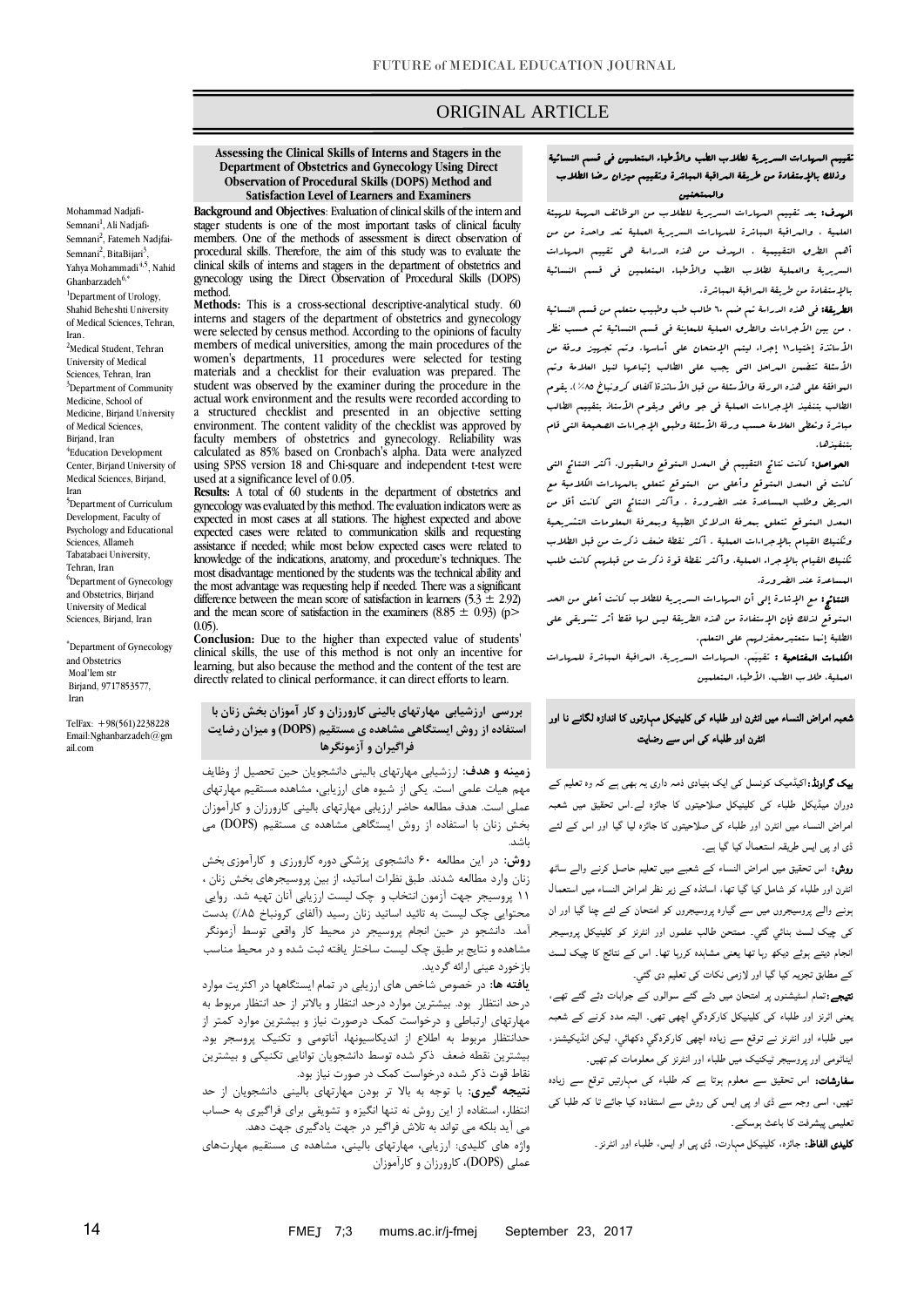## **INTRODUCTION**

Today, emphasis on clinical and communication skills training and creating a proper attitude in medical students has been widely considered (1). Possessing skills in conducting clinical examinations are the essence of the medical profession. Acquiring the right skills in performing clinical procedures requires time, patience and practice in a suitable environment. Clinical skills are slowly gained and are depleted by the lack of practice (2, 3). One of the most important duties of clinical faculty members is the assessment of students' clinical skills. The development of clinical education methods makes the use of new and appropriate clinical evaluation methods a necessity. The use of new evaluation approaches that reinforce learning at the same time, are being more widely considered (4). There are two approaches to university education: deep and superficial. If depth-based assessment is designed, it can lead to in-depth learning. The superficial approach is based on minimum effort and acquiring the passing score and the desire to learn the habitual selected content, while in an indepth approach, student tries to understand the materials, integrate the components into the whole, and to learn with one's own knowledge and apply it in real situations. (5) Although the majority of medical students' evaluation is clinical evaluation, but finding the appropriate method which is satisfactory to the students, has always been challenging. (6) Student evaluation in a clinical setting not only requires the proper functioning of psycho-motor skills, but also reflects the science, knowledge, judgment, and the ability of the person to react to changes (7). Therefore, to judge the student's achievement to a level of competence in practical skill, one must show the ability to perform essential clinical skills (8, 9). However, clinical assessment is measured at the level of performance. In the categorization of the Miller's pyramid, one of the various methods for evaluating performance is direct observation of procedural skills (10). This method involves observing an intern during an action procedure that takes place on a real patient in an environmentally responsible manner. (11) Direct observation of the practice of medical interns in real patients is critical to assessing performance-based clinical skills. (12) DOPS is a new assessment tool at the workplace of the student, and studies have shown that it is a useful tool for evaluating practical skills (13) and has a positive impact on the learning approach (14).

The results of the study by Sharemi in 2011 revealed that using the clinical skills training center and the objective methods of student assessment skills, especially before entering the real clinical setting, is necessary for observing patients' rights and meeting the needs of students (15). Considering that one of the important issues of health and development in societies is the need for women to have reproductive health services and health care, it is necessary for physicians to have adequate experience for initial treatment. Some of these problems are related to pregnancy (16). The use of virtual realities in the training of obstetrics and gynecology and midwifery skills was confirmed in a 2002 study by Letteri, quoted by Matari 2007 (17). Due to the fact \_\_\_\_\_\_\_\_\_

that in many rural and remote areas, access to specialists is not readily possible, there is the likelihood that general practitioners confront maternal delivery and unforeseen situations during professional activities. Therefore, education of all medical students in this field, which does not contradict the principle of adaptation of educational environments with religious standards, is necessary (18). Considering the fact that in Birjand University of Medical Sciences, the evaluation of the end of the course for students in internship and training courses has long been based on the same questions as the theoretical questions that were asked at the end of the students' section and so the students were not evaluated in terms of practical learning. Also, since a study has not been done in Birjand University of Medical Sciences so far, we have decided to conduct a research aimed at assessing the clinical skills of interns and female students using the direct observation of procedural skills (DOPS) method.

# **METHODS**

This is a cross-sectional descriptive analytical study. The study population consisted of 60 interns and stagers of obstetrics and gynecology department who were surveyed by census method. According to the opinions of faculty members of medical universities, among the main procedures of obstetrics and gynecology departments, 11 procedures were selected for testing materials and a twodimensional evaluation checklist was prepared to collect information about the clinical skills assessment of students in the department of obstetrics and gynecology. The first part of the checklist contains evaluation indicators that include 11 options. These options include: 1- Knowledge of the indications, anatomy and technique of the procedure 2- Patient satisfaction 3. Preparation stage before the procedure 4. Anesthetizing and proper sedation 5. Observance of the conditions sterility 6. Technical capability (e. g. normal delivery) 7. Requesting help if necessary 8. Follow-up procedures 9. Communication skills 10. Professional behavior and attention to the patient 11. The general skill of the procedure. For each of the options, the score is assigned from zero to 10, the score zero is assigned to the unacceptable item, between 1 to 3: lower than expected, 4 to 6: moderate, 7 to 9 and 10 are considered as higher than expected. The second part of the checklist is related to the degree of students and examiner's satisfaction which consisted of two questions.

In order to assess the students' clinical skills, innovative stations for evaluating interns and stagers in Birjand University of Medical Sciences were used, which included 10 clinical stations, the student was required to attend all stations and assessed by the physician at the station. During the questionnaire, the student's current problems are presented simultaneously. The ten stations include a history station, a gynecologic station, a Pap smear station, and a Pap smear report, a fetal heart hearing station and Leopold's maneuvers, a urinary catheter station, an IV Line station, an IUD deployment station, a station for natural delivery and episiotomy repair. The student was observed by the examiner during the procedure in the actual work environment and the results were recorded according to a structured checklist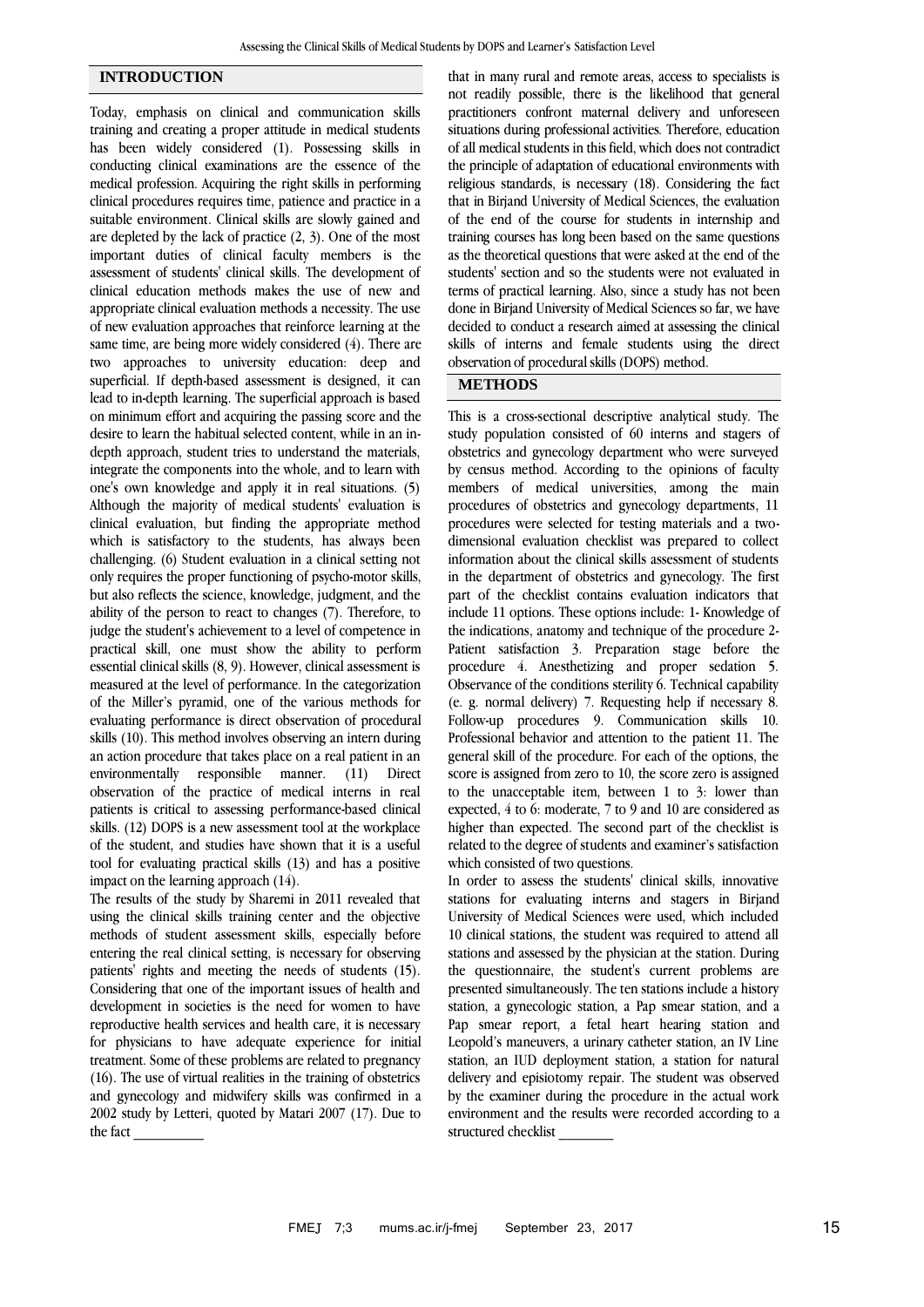and presented in an objective setting environment. To determine the validity of the checklist, content validity was used and the checklist was approved by faculty members of obstetrics and gynecology. An 85% reliability was calculated based on Cronbach's alpha. Data were analyzed using SPSS version 18 and Chi-square and independent t-test were used at a significance level of 0.05.

## **RESULTS**

This research was conducted on 60 medical interns and stagers in the department of obstetrics and gynecology of Vali-e-Asr Hospital. The mean age of students was  $23.43 \pm$ 5.41 years with a minimum of 18 and a maximum of 32. The DOPS method was used at an average of 20 times by the examiner and the frequency of the procedure for the test was 20 times.

The results of the Chi-square test on evaluation indices at all stations showed that the student's clinical skills were as expected in the majority of cases. The highest expected and above expected were related to communication skills and requesting assistance if needed; while most below expected were related to knowledge of the indicators, anatomy, and procedure's techniques. (Table 1).

Based on independent t-test, the results showed that there was a significant difference between learners' satisfaction and examiners' satisfaction ( $p < 0.05$ ).

## **DISCUSSION**

The aim of this study was to evaluate the clinical skills of interns and stagers using the Direct Observation of Procedural Skills (DOPS) method and satisfaction level of learners and examiners. The results showed that there was a significant difference between the scores of 11 clinical skills of the department of obstetrics and gynecology in the students, and \_\_\_\_\_\_\_\_\_

the scores of the skills in all of the evaluation indicators at all stations were in the expected range in the majority of cases. The highest expected and above expected cases were related to communication skills and requesting assistance if needed; while most below expected cases were related to knowledge of the indicators, anatomy, and procedure's techniques. The most disadvantage mentioned by the student was the technical ability and the most advantage was requesting help if needed. Overall, the results showed that the majority of students had acceptable grades from the evaluated stations and this method was effective in learning practical skills in the students. In the study of Shah Gheibi et al., Who assessed the interns' skills at Kurdistan University of Medical Sciences with 7 stations based on the DOPS method, DOPS method was effective in students' learning. (8) The Bazrafkan's study in Shiraz also showed that the majority of the students obtained a high score from the DOPS test in assessing the practical skills of the lab, which shows that the DOPS test is a useful tool in evaluating practical skills (9) In a study by Habibi et al., the two methods of Mini- CEX and DOPS are more effective in promoting the level of nursing students' skills than the traditional evaluation method (1). Therefore, the use of this method is useful in evaluating practical skills in the department of obstetrics and gynecology. Using this method, the examiner focuses on the important points that need to be evaluated in the skill required. This approach facilitates providing feedback to the experts, because instead of general comment, feedback is based on the actual and objective behaviors. Also, the use of this approach is not only an incentive for learning, but also because the test method and content are directly related to clinical performance, it can lead to a comprehensive learning effort.

Other results the study showed that there was a significant difference between the mean score of satisfaction in learners of \_\_\_\_\_\_\_

| <b>Students</b>                                                 |               |                          |               |                    |                                 |                     |
|-----------------------------------------------------------------|---------------|--------------------------|---------------|--------------------|---------------------------------|---------------------|
| <b>Clinical Skills</b>                                          | Unacceptable  | <b>Below</b><br>expected | Moderate      | <b>As Expected</b> | <b>Above</b><br><b>Expected</b> | <b>Significance</b> |
|                                                                 | No. (percent) | No. (percent)            | No. (percent) | No. (percent)      | No. (percent)                   | No. (percent)       |
| 1- Knowledge of indications,<br>anatomy and procedure technique | 2(3.3)        | 3(5)                     | 6(10)         | 41(68.2)           | 8(13.3)                         | 0.002               |
| 2- Patient Satisfaction                                         | 1(1.6)        | 2(3.3)                   | 8(13.3)       | 45(75)             | 4(6.8)                          | 0.001               |
| 3. Preparation stage before the<br>procedure                    | 1(1.6)        | 2(3.3)                   | 12(20)        | 43(71.8)           | 2(3.3)                          | 0.021               |
| 4- Analgesia and proper sedation                                | 1(1.6)        | 3(5)                     | 4(6.6)        | 49(81.8)           | 3(5)                            | 0.001               |
| 5- Observing the sterile<br>conditions                          | 1(1.6)        | 2(3.3)                   | 6(10)         | 50(83.5)           | 1(1.6)                          | 0.001               |
| 6. Technical ability (natural<br>delivery)                      | 1(1.6)        | 2(3.3)                   | 6(10)         | 47(78.5)           | 4(6.6)                          | 0.001               |
| 7- Requesting help if needed                                    | 0(0)          | 2(3.3)                   | 3(5)          | 47(78.4)           | 8(13.3)                         | 0.001               |
| 8. Measures after the procedure                                 | 1(1.6)        | 2(3.3)                   | 6(10)         | 41(68.2)           | 10(16.6)                        | 0.012               |
| 9. Communication skills                                         | 0(0)          | 2(3.3)                   | 8(13.3)       | 31(51.8)           | 19(31.6)                        | 0.022               |
| 10. Professional behavior and<br>attention to the patient       | 0(0)          | 4(6.7)                   | 9(15)         | 39(65)             | 8(13.3)                         | 0.013               |
| 11. General skill in performing<br>the procedure                | 1(1.6)        | 3(5)                     | 5(8.3)        | 49(81.8)           | 2(3.3)                          | 0.001               |

**Table 1. Frequency and Significance Distribution of Clinical Skills Assessment by Separate Stations in the Studied**